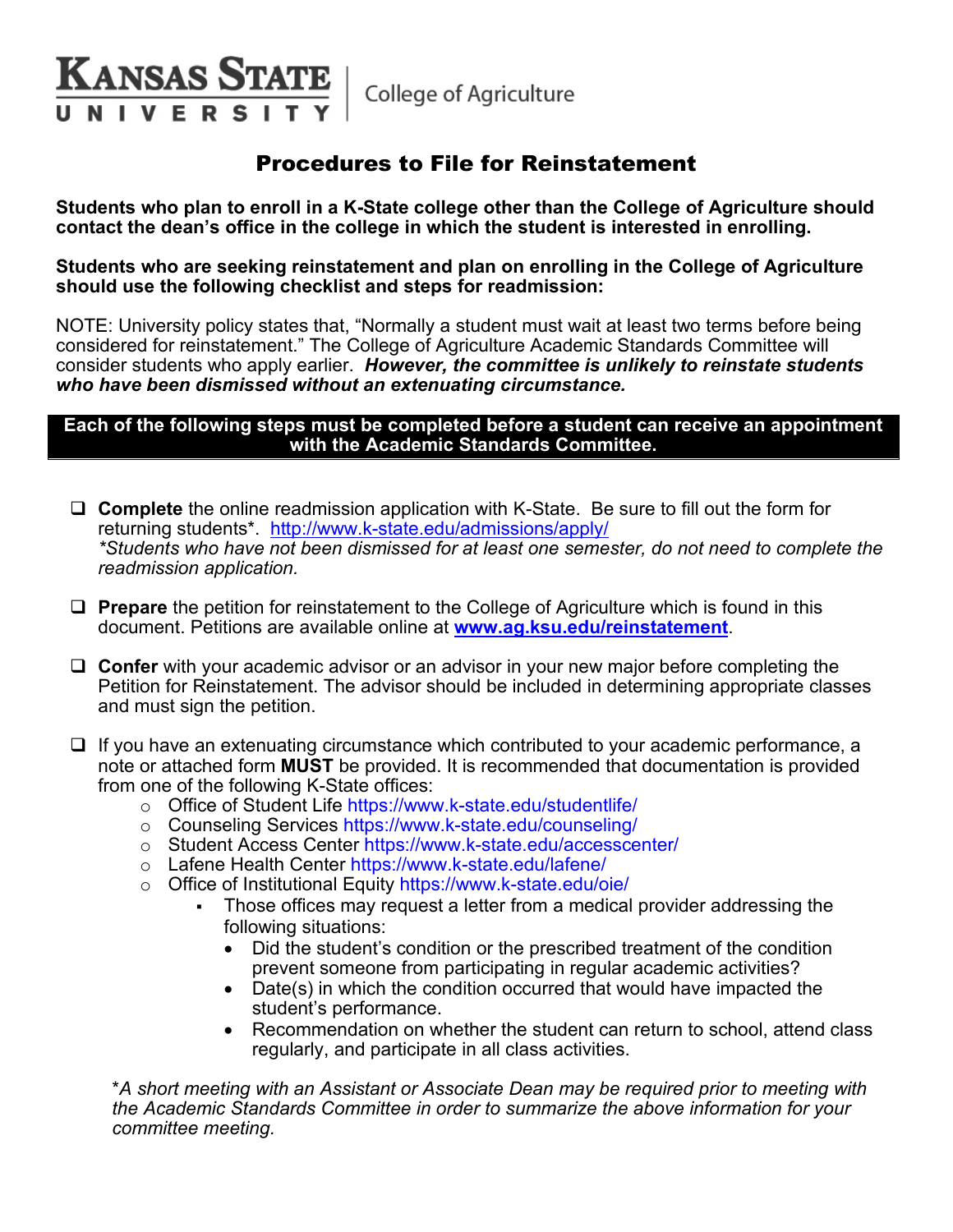\**The same general information provided by the medical professional listed above can be shared with your advisor and referenced in your two-page essay. Again, there is no need to share what the condition is or the details of the treatment, but you may wish to discuss how you have addressed the issues in preparation for returning to classes.*

- $\Box$  The completed petition must include the following items:
	- oPetition for reinstatement
	- $\circ$  A two-page typed summary of your reason(s) for desiring a college education. Explain the factors which led to your dismissal and changes you have made regarding those factors that will result in your success as a student.
	- oThe *Current Academic Semester Evaluation* form if you are currently enrolled in classes at K-State at the time of submitting your petition for reinstatement.
	- o Any transcript or proof of grades for any college classes you have completed since being dismissed. This may include unofficial transcripts or grade reports. This should be included with the petition for reinstatement regardless of whether you have submitted a transcript to the K-State admissions office.
- **Return** the completed petition and any additional documents to Waters Hall 117 or email to **agacademic@ksu.edu** by the date listed below according to the semester you are asking to enroll. *Incomplete petitions or petitions received after the deadline will not be considered and students are encouraged to apply for future meetings.*

After Ag Academic Programs receives your completed petition, you will be contacted within 48 hours of the submission deadline with an appointment time to meet with the Academic Standards committee.

NOTE: The appointment with the Academic Standards Committee will provide the student a 20 minute discussion with the academic standards committee to discuss their petition for reinstatement. *The meeting is the student's opportunity to discuss possible reinstatement with the committee; attendance at the meeting is limited to the student and the committee.* The discussion will focus on:

- $\checkmark$  Why you desire a college education
- $\checkmark$  What factors led to your dismissal
- $\checkmark$  What changes you have made that will ensure your future academic success

*\*If the student has a documented disability and needs an accommodation for the meeting, the student should make such a request as far in advance of the meeting as possible, to allow for any appropriate accommodation to be determined and arranged. K-State's Student Access Center staff reviews student documentation and determines appropriate accommodations.*

| <b>For Enrollment In</b> | <b>Petition Due</b>        | <b>Academic Standards Meeting</b> |  |  |  |
|--------------------------|----------------------------|-----------------------------------|--|--|--|
| Spring 2022              | Thursday, October 21, 2021 | Monday, November 1, 2021          |  |  |  |
| Spring 2022              | Monday, January 3, 2022    | Thursday, January 6, 2022         |  |  |  |
| Summer 2022              | Monday May 9, 2022         | Wednesday, May 18, 2022           |  |  |  |
| <b>Fall 2022</b>         | Tuesday, May 31, 2022      | Wednesday June 8, 2022            |  |  |  |
| <b>Fall 2022</b>         | Thursday, July 21, 2022    | Monday Aug. 1, 2022               |  |  |  |
| Spring 2023              | Thursday, October 20, 2022 | Tuesday, Nov. 1, 2022             |  |  |  |
| Spring 2023              | Monday, January 2, 2023    | Thursday, January 5, 2023         |  |  |  |

#### **Upcoming Meeting for Reinstatement Committee**

**For petition applications or questions, contact: Dr. Duane Dunn, 117 Waters Hall, Manhattan, KS 66506, (785) 532-6151 or go to [www.ag.ksu.edu/reinstatement.](http://www.ag.ksu.edu/reinstatement)**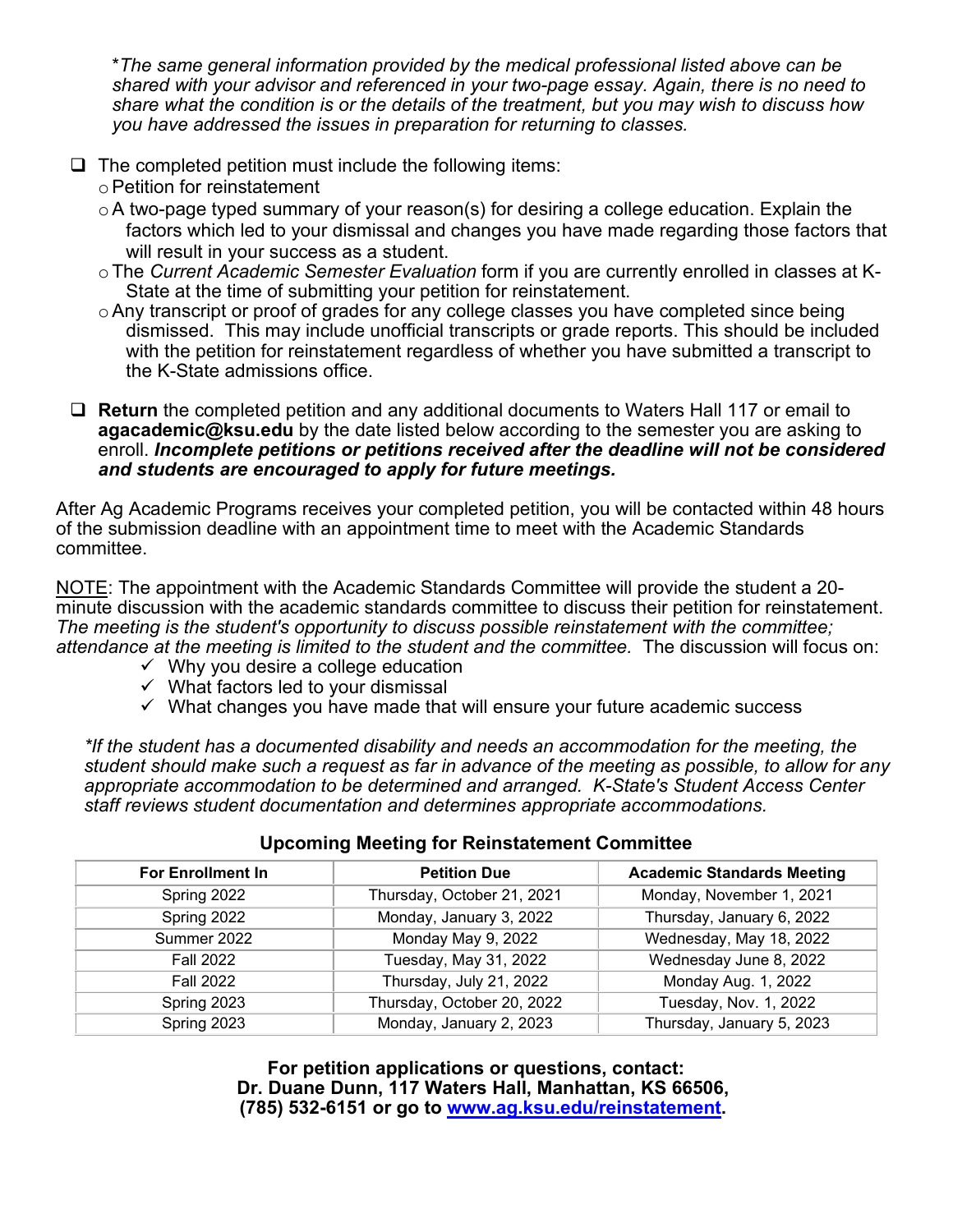### **PETITION FOR REINSTATEMENT** *College of Agriculture - Kansas State University*

*RETURN THIS PETITION AND THE REQUIRED INFORMATION TO 117 WATERS HALL or emai[l agacademic@ksu.edu](mailto:agacademic@ksu.edu) BY THE APPROPRIATE DUE DATE*

|                                                                                | Semester requesting reinstatement: _________                                                                                                                                                                                                                                                                                                                                                                                                                                                                                                                                                                                                                                                                                                                                                                                                                                                                                                                                                                                                                                                                                                                                                                                                                                                                                                                                                                                                                                                                                                                                                                                                                                                                                                                                                                                                                                                                                                                                           |          |       |                      |              |                           |          |       |  |  |
|--------------------------------------------------------------------------------|----------------------------------------------------------------------------------------------------------------------------------------------------------------------------------------------------------------------------------------------------------------------------------------------------------------------------------------------------------------------------------------------------------------------------------------------------------------------------------------------------------------------------------------------------------------------------------------------------------------------------------------------------------------------------------------------------------------------------------------------------------------------------------------------------------------------------------------------------------------------------------------------------------------------------------------------------------------------------------------------------------------------------------------------------------------------------------------------------------------------------------------------------------------------------------------------------------------------------------------------------------------------------------------------------------------------------------------------------------------------------------------------------------------------------------------------------------------------------------------------------------------------------------------------------------------------------------------------------------------------------------------------------------------------------------------------------------------------------------------------------------------------------------------------------------------------------------------------------------------------------------------------------------------------------------------------------------------------------------------|----------|-------|----------------------|--------------|---------------------------|----------|-------|--|--|
|                                                                                |                                                                                                                                                                                                                                                                                                                                                                                                                                                                                                                                                                                                                                                                                                                                                                                                                                                                                                                                                                                                                                                                                                                                                                                                                                                                                                                                                                                                                                                                                                                                                                                                                                                                                                                                                                                                                                                                                                                                                                                        |          |       |                      |              |                           |          |       |  |  |
|                                                                                |                                                                                                                                                                                                                                                                                                                                                                                                                                                                                                                                                                                                                                                                                                                                                                                                                                                                                                                                                                                                                                                                                                                                                                                                                                                                                                                                                                                                                                                                                                                                                                                                                                                                                                                                                                                                                                                                                                                                                                                        |          |       |                      |              |                           |          |       |  |  |
|                                                                                |                                                                                                                                                                                                                                                                                                                                                                                                                                                                                                                                                                                                                                                                                                                                                                                                                                                                                                                                                                                                                                                                                                                                                                                                                                                                                                                                                                                                                                                                                                                                                                                                                                                                                                                                                                                                                                                                                                                                                                                        |          |       |                      |              |                           |          |       |  |  |
|                                                                                |                                                                                                                                                                                                                                                                                                                                                                                                                                                                                                                                                                                                                                                                                                                                                                                                                                                                                                                                                                                                                                                                                                                                                                                                                                                                                                                                                                                                                                                                                                                                                                                                                                                                                                                                                                                                                                                                                                                                                                                        |          |       |                      |              |                           |          |       |  |  |
| What have you done since dismissal (i.e. attended college, worked, et cetera)? |                                                                                                                                                                                                                                                                                                                                                                                                                                                                                                                                                                                                                                                                                                                                                                                                                                                                                                                                                                                                                                                                                                                                                                                                                                                                                                                                                                                                                                                                                                                                                                                                                                                                                                                                                                                                                                                                                                                                                                                        |          |       |                      |              |                           |          |       |  |  |
|                                                                                | Have you completed the online readmission form: $\square$ Yes<br>https://www.k-state.edu/admissions/undergrad/manhattan/apply/additional-pathways/returning-readmitted/ (You do not have<br>to pay the application fee because you have already attended K-State.)<br>Were you enrolled at another college since being dismissed from K-State: $\Box$ Yes<br>If you checked yes, attach a copy of your grades for all classes you have completed since dismissal. An<br>unofficial transcript will be accepted.<br>Are you currently enrolled in a course:<br>If you checked yes, you are REQUIRED to have your instructor complete the Current Academic Semester<br><i>Evaluation</i> form, which can be found at the end of this application.<br>Was your dismissal the result of an extenuating circumstance or incident: $\Box$ Yes<br>If you checked yes, contact a K-State University office (Office of Student Life, Counseling Services, Student<br>Access Center, Lafene Health Center, or Office of Institutional Equity) to provide verification of extenuating<br>circumstance. The office may request a letter from a medical professional. The details of the medical<br>circumstances do not need to be provided in this petition but may be referenced in your petition essay.<br>Prepare and attach a minimum two-page typed summary of your reason(s) for desiring a college education, factors<br>which led to your dismissal and changes you have made in response that will result in your success.<br>Meet with your academic advisor:<br>Please complete the box below with an advisor from the department of your chosen major as listed above.<br>List the courses you plan to take and your anticipated grades for the semester you are requesting reinstatement. You must<br>seek advice from your previous College of Agriculture academic advisor or an advisor in your new major <i>(if</i><br><i>changing majors</i> ) to prepare your course schedule. |          |       | $\Box$ Yes $\Box$ No | $\square$ No | $\square$ No<br>$\Box$ No |          |       |  |  |
| Course #                                                                       | <b>Course Title</b>                                                                                                                                                                                                                                                                                                                                                                                                                                                                                                                                                                                                                                                                                                                                                                                                                                                                                                                                                                                                                                                                                                                                                                                                                                                                                                                                                                                                                                                                                                                                                                                                                                                                                                                                                                                                                                                                                                                                                                    | Cr. Hrs. | Est.  | Course #             |              | <b>Course Title</b>       | Cr. Hrs. | Est.  |  |  |
|                                                                                |                                                                                                                                                                                                                                                                                                                                                                                                                                                                                                                                                                                                                                                                                                                                                                                                                                                                                                                                                                                                                                                                                                                                                                                                                                                                                                                                                                                                                                                                                                                                                                                                                                                                                                                                                                                                                                                                                                                                                                                        |          | Grade |                      |              |                           |          | Grade |  |  |
|                                                                                |                                                                                                                                                                                                                                                                                                                                                                                                                                                                                                                                                                                                                                                                                                                                                                                                                                                                                                                                                                                                                                                                                                                                                                                                                                                                                                                                                                                                                                                                                                                                                                                                                                                                                                                                                                                                                                                                                                                                                                                        |          |       |                      |              |                           |          |       |  |  |
|                                                                                |                                                                                                                                                                                                                                                                                                                                                                                                                                                                                                                                                                                                                                                                                                                                                                                                                                                                                                                                                                                                                                                                                                                                                                                                                                                                                                                                                                                                                                                                                                                                                                                                                                                                                                                                                                                                                                                                                                                                                                                        |          |       |                      |              |                           |          |       |  |  |
|                                                                                |                                                                                                                                                                                                                                                                                                                                                                                                                                                                                                                                                                                                                                                                                                                                                                                                                                                                                                                                                                                                                                                                                                                                                                                                                                                                                                                                                                                                                                                                                                                                                                                                                                                                                                                                                                                                                                                                                                                                                                                        |          |       |                      |              |                           |          |       |  |  |
|                                                                                |                                                                                                                                                                                                                                                                                                                                                                                                                                                                                                                                                                                                                                                                                                                                                                                                                                                                                                                                                                                                                                                                                                                                                                                                                                                                                                                                                                                                                                                                                                                                                                                                                                                                                                                                                                                                                                                                                                                                                                                        |          |       |                      |              |                           |          |       |  |  |
| For Office Use Only:                                                           | Student Signature: <u>Student Signature:</u><br>Dismissal #: Semesters Out: Dismissal History:<br>Readmission Form: Completed Petition Complete:                                                                                                                                                                                                                                                                                                                                                                                                                                                                                                                                                                                                                                                                                                                                                                                                                                                                                                                                                                                                                                                                                                                                                                                                                                                                                                                                                                                                                                                                                                                                                                                                                                                                                                                                                                                                                                       |          |       |                      |              |                           |          |       |  |  |